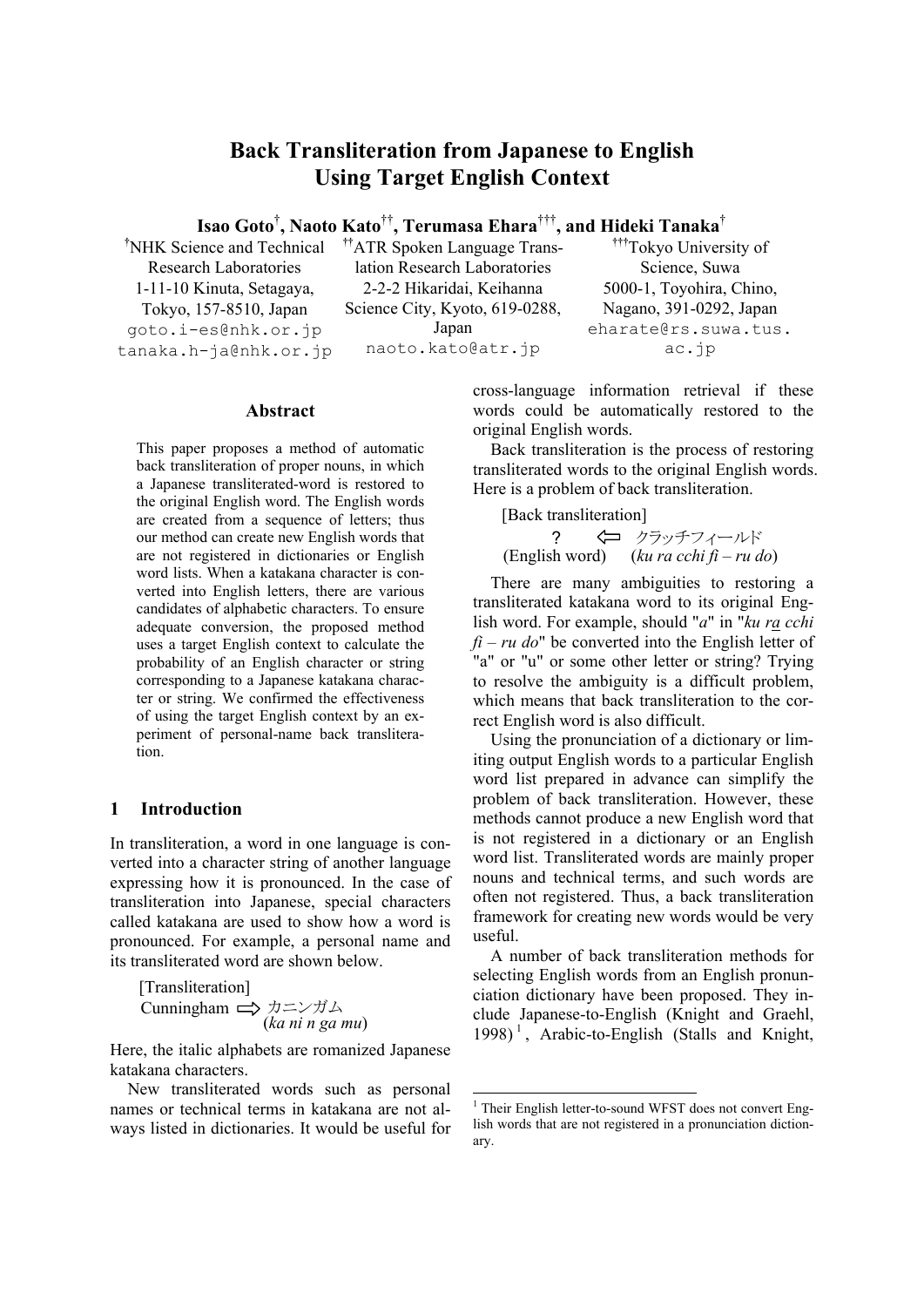1998), and Korean-to-English (Lin and Chen, 2002).

There are also methods that select English words from an English word list, e.g., Japaneseto-English (Fujii and Ishikawa, 2001) and Chinese-to-English (Chen et al., 1998).

Moreover, there are back transliteration methods capable of generating new words, there are some methods for back transliteration from Korean to English (Jeong et al., 1999; Kang and Choi, 2000).

These previous works did not take the target English context into account for calculating the plausibility of matching target characters with the source characters.

This paper presents a method of taking the target English context into account to generate an English word from a Japanese katakana word. Our character-based method can produce new English words that are not listed in the learning corpus.

This paper is organized as follows. Section 2 describes our method. Section 3 describes the experimental set-up and results. Section 4 discusses the performance of our method based on the experimental results. Section 5 concludes our research.

#### **2 Proposed Method**

#### **2.1 Advantage of using English context**

First we explain the difficulty of back transliteration without a pronunciation dictionary. Next, we clarify the reason for the difficulty. Finally, we clarify the effect using English context in back transliteration.

In back transliteration, an English letter or string is chosen to correspond to a katakana character or string. However, this decision is difficult. For example, there are cases that an English letter "u" corresponds to "*a*" of katakana, and there are cases that the same English letter "u" does not correspond to the same "*a*" of katakana. "u" in Cunningham corresponds to "*a*" in katakana and "u" in Bush does not correspond to "*a*" in katakana. It is difficult to resolve this ambiguity without the pronunciation registered in a dictionary.

The difference in correspondence mainly comes from the difference of the letters around the English letter "u." The correspondence of an English letter or string to a katakana character or string varies depending on the surrounding characters, i.e., on its English context.

Thus, our back transliteration method uses the target English context to calculate the probability of English letters corresponding to a katakana character or string.

#### **2.2 Notation and conversion-candidate lattice**

We formulate the word conversion process as a unit conversion process for treating new words. Here, the unit is one or more characters that form a part of characters of the word.

A katakana word, *K*, is expressed by equation 2.1 with "^" and "\$" added to its start and end, respectively.

$$
\mathbf{K} = k_0^{m+1} = k_0 k_1 ... k_{m+1}
$$
 (2.1)

$$
k_0 = \,^{\wedge}, \ k_{m+1} = \$ \tag{2.2}
$$

where  $k_j$  is the *j*-th character in the katakana word, and *m* is the number of characters except for " $\wedge$ " and "\$" and  $k_0^{m+1}$  is a character string from  $k_0$  to  $k_{m+1}$ .

We use katakana units constructed of one or more katakana characters. We denote a katakana unit as *ku*. For any *ku*, many English units, *eu*, could be corresponded as conversion-candidates. The *ku*'s and *eu*'s are generated using a learning corpus in which bilingual words are separated into units and every *ku* unit is related an *eu* unit.

 $L\{ E \}$  denotes the lattice of all *eu*'s corresponding to *ku*'s covering a Japanese word. Every *eu* is a node of the lattice and each node is connected with next nodes.  $L\{E\}$  has a lattice structure starting from "^" and ending at "\$." Figure 1 shows an example of  $L\{E\}$  corresponding to a katakana word "キルシュシュタイン(*ki ru shu shu ta i n*)." In the figure, each circle represents one *eu*.

A character string linking individual character units in the paths  $p_d \in (p_1, p_2, ..., p_a)$  between "^" and " $\mathbb{S}$ " in  $\mathcal{L}\{E\}$  becomes a conversion candidate, where  $q$  is the number of paths between " $\wedge$ " and " $\mathbb{S}$ " in  $\mathcal{L}\{E\}$ .

We get English word candidates by joining *eu*'s from " $\wedge$ " to "\$" in  $\mathcal{L}\{E\}$ . We select a certain path,  $p_d$ , in  $L\{E\}$ . The number of character units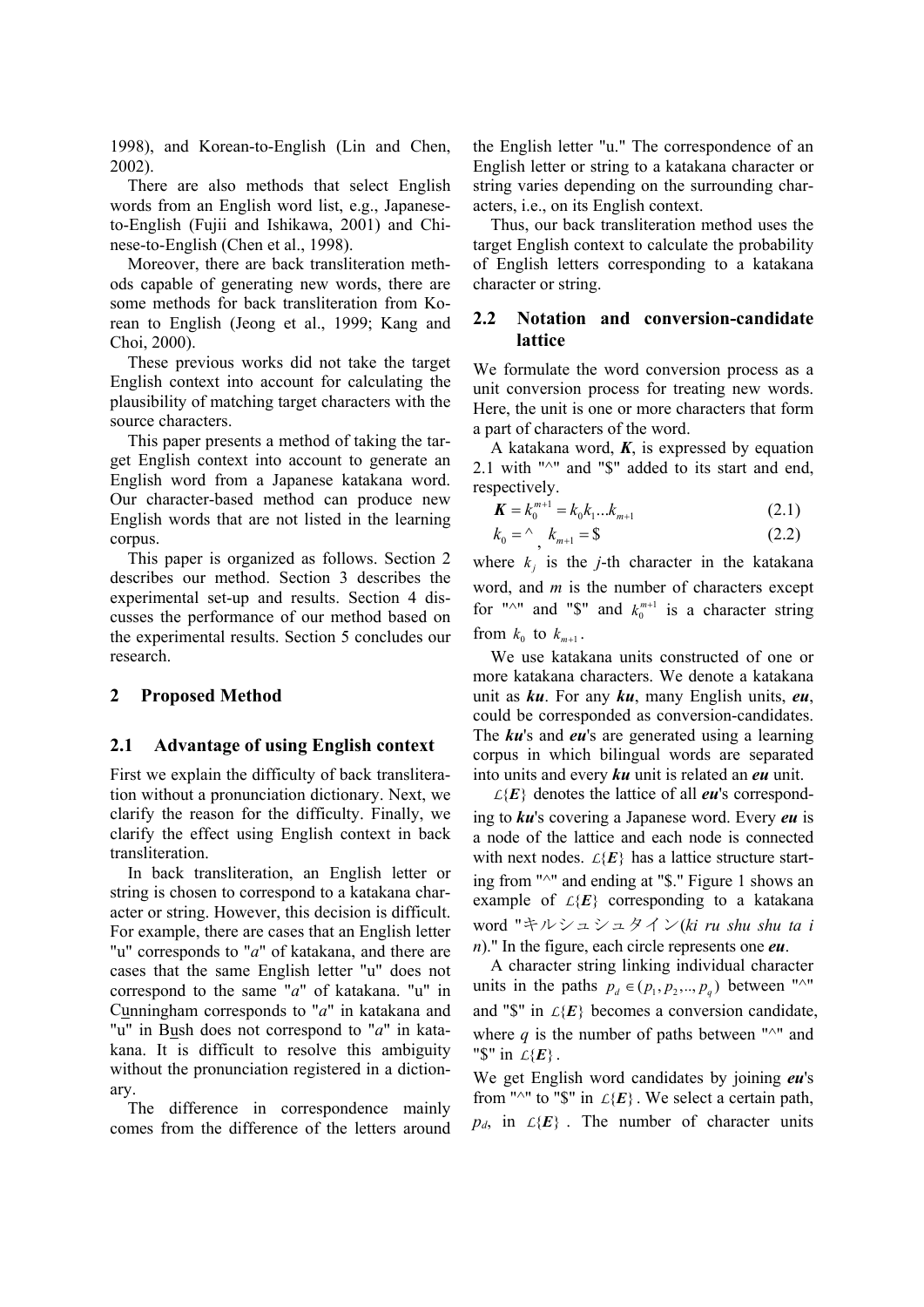

Figure 1: Example of lattice  $\mathcal{L}\{E\}$  of conversion candidates units.

except for "^" and "\$" in  $p_d$  is expressed as  $n(p_d)$ . The character units in  $p_d$  are numbered from start to end.

The English word, *E*, resulting from the conversion of a katakana word,  $K$ , for  $p_d$  is expressed as follows:

$$
\mathbf{K} = k_0^{m+1} = k_0 k_1..k_{m+1}
$$
  
=  $\mathbf{ku}_0^{n(p_d)+1} = \mathbf{ku}_0 \mathbf{ku}_1..\mathbf{ku}_{n(p_d)+1}$ , (2.3)

$$
\mathbf{E} = e_0^{l(p_d)+1} = e_0 e_1 ... e_{l(p_d)+1}
$$
  
=  $e \mathbf{u}_0^{n(p_d)+1} = e \mathbf{u}_0 e \mathbf{u}_1 ... e \mathbf{u}_{n(p_d)+1}$ , (2.4)

$$
k_0 = e_0 = \mathbf{ku}_0 = e \mathbf{u}_0 = \hat{\ }
$$
  
\n
$$
k_{m+1} = e_{l(p_d)+1} = \mathbf{ku}_{n(p_d)+1} = e \mathbf{u}_{n(p_d)+1} = \mathbf{\$}, \quad (2.5)
$$

where  $e_i$  is the *j*-th character in the English word.  $l(p_d)$  is the number of characters except for "<sup>^</sup>" and "\$" in the English word.  $eu_0^{n(p_d)+1}$  for each  $p_d$ in  $L\{E\}$  in equation 2.4 becomes the candidate English word.  $\mathbf{ku}_{0}^{n(p_d)+1}$  in equation 2.3 shows the sequence of katakana units.

# **2.3 Probability models using target English context**

To determine the corresponding English word for a katakana word, the following equation 2.6 must be calculated:

$$
\hat{E} = \underset{E}{\arg \max} P(E \mid K). \tag{2.6}
$$

Here,  $\hat{E}$  represents an output result.

To use the English context for calculating the matching of an English unit with a katakana unit, the above equation is transformed into Equation 2.7 by using Bayes' theorem.

$$
\hat{E} = \underset{E}{\arg \max} P(E)P(K \mid E) \tag{2.7}
$$

Equation 2.7 contains a translation model in which an English word is a condition and katakana is a result.

The word in the translation model  $P(K|E)$  in Equation 2.7 is broken down into character units by using equations 2.3 and 2.4.

$$
\hat{E} = \arg \max_{E} P(E)
$$
\n
$$
\times \sum_{eu_0^{n(p_d)+1}} \sum_{ku_0^{n(p_d)+1}} P(K, ku_0^{n(p_d)+1}, eu_0^{n(p_d)+1} | E)
$$
\n
$$
= \arg \max_{E} P(E)
$$
\n
$$
\times \sum_{eu_0^{n(p_d)+1}} \sum_{ku_0^{n(p_d)+1}} \{P(K | ku_0^{n(p_d)+1}, eu_0^{n(p_d)+1}, E) \}
$$
\n
$$
\times P(ku_0^{n(p_d)+1} | eu_0^{n(p_d)+1}, E) P(eu_0^{n(p_d)+1} | E) \}
$$
\n(2.8)

 $eu_0^{n(p_d)+1}$  includes information of *E*. *K* is only affected by  $\mathbf{ku}_0^{n(p_d)+1}$ . Thus equation 2.8 can be rewritten as follows: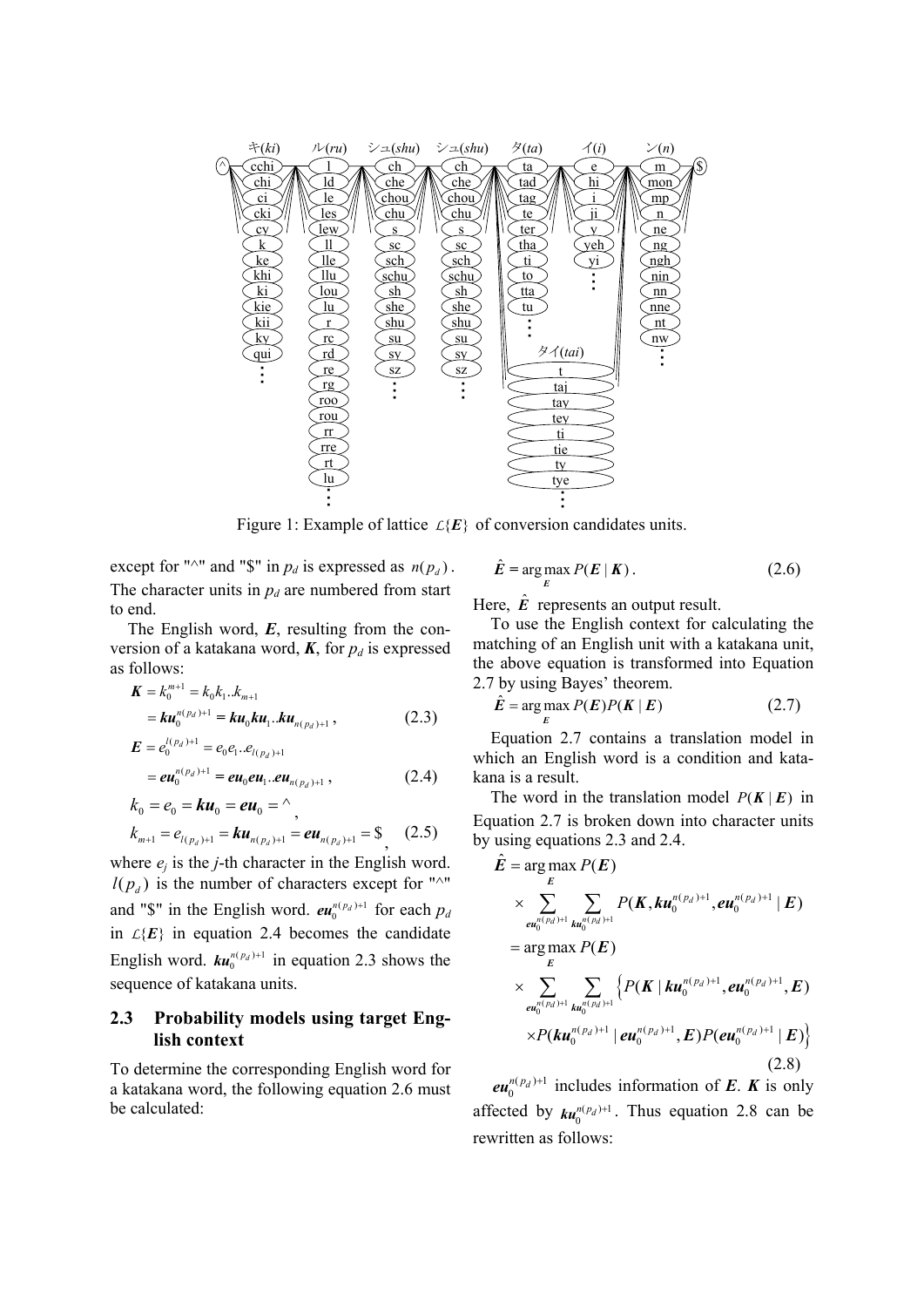$$
\hat{E} = \arg \max_{E} P(E)
$$
\n
$$
\times \sum_{eu_0^{n(p_d)+1} k u_0^{n(p_d)+1}} \sum_{\{l \neq i_0^{n(p_d)+1} \} \in \mathcal{U}_0^{n(p_d)+1}} \left\{ P(K | ku_0^{n(p_d)+1}) P(eu_0^{n(p_d)+1} | E) \right\}.
$$
\n
$$
\times P(ku_0^{n(p_d)+1} | eu_0^{n(p_d)+1}) P(eu_0^{n(p_d)+1} | E) \right\}.
$$
\n(2.9)

 $P(K | k u_0^{n(p_d)+1})$  is 1 when the string of *K* and  $ku_0^{n(p_d)+1}$  is the same, and the strings of the  $ku_0^{n(p_d)+1}$  of all paths in the lattice and the string of the *K* is the same. Thus,  $P(K | k u_0^{n(p_d)+1})$  is always 1.

We approximate the sum of paths by selecting the maximum path.

$$
\hat{E} \approx \underset{E}{\arg \max} P(E)P(ku_0^{n(p_d)+1} | eu_0^{n(p_d)+1})
$$

$$
\times P(eu_0^{n(p_d)+1} | E)
$$
(2.10)

We show an instance of each probability model with a concrete value as follows:

P(E)  
\nP(
$$
\wedge
$$
Crutchfield\$) ,  
\nP(K | ku<sup>n(p<sub>A)  
\nP( $\vee$ )  $\overline{7}$   $\vee$   $\overline{7}$   $\vee$   $\neg$   $\wedge$   $\wedge$   $\wedge$   $\wedge$   $\wedge$   $\wedge$   $\wedge$   $\wedge$   $\wedge$   $\wedge$   $\wedge$   $\wedge$   $\wedge$   $\wedge$   $\wedge$   $\wedge$   $\wedge$   $\wedge$   $\wedge$   $\wedge$   $\wedge$   $\wedge$   $\wedge$   $\wedge$   $\wedge$   $\wedge$   $\wedge$   $\wedge$   $\wedge$   $\wedge$   $\wedge$   $\wedge$   $\wedge$   $\wedge$   $\wedge$   $\wedge$   $\wedge$   $\wedge$   $\wedge$   $\wedge$   $\wedge$   $\wedge$   $\wedge$   $\wedge$   $\wedge$   $\wedge$   $\wedge$   $\wedge$   $\wedge$   $\wedge$   $\wedge$   $\wedge$   $\wedge$   $\wedge$   $\wedge$   $\wedge$   $\wedge$   $\wedge$   $\wedge$   $\wedge$   $\wedge$   $\wedge$   $\wedge$   $\wedge$   $\wedge$   $\wedge$   $\wedge$   $\wedge$   $\wedge$   $\wedge$   $\wedge$   $\wedge$   $\wedge$   $\wedge$   $\wedge$   $\wedge$   $\wedge$   $\wedge$   $\wedge$   $\wedge$   $\wedge$   $\wedge$   $\wedge$   $\wedge$</sub></sup> 

( )1 ( )1 0 0 (|) (^ / | ^ / C/ru/tch/fie/l/d / \$) (// / //) *d d np np P P ku ra cchi fi ru do* + + − *ku eu* ク/ラ/ッチ/フィー/ル/ド/\$ ,

 $P(\boldsymbol{eu}^{n(p_d)+1}_{0} \mid \boldsymbol{E})$  $P(\boldsymbol{eu}^{n(p_d)+1}_{0} | \boldsymbol{E})$ <br> $P(^{\wedge}/C/\text{r}$ u/tch/fie/ld / \$ | ^Crutchfield\$) `

We broke down the language model  $P(E)$  in equation 2.10 into letters.

$$
P(E) \approx \prod_{j=1}^{l(p_d)+1} P(e_j \mid e_{j-a}^{j-1})
$$
 (2.11)

Here, *a* is a constant. Equation 2.11 is an  $(a+1)$ gram model of English letters.

Next, we approximate the translation model  $P(ku_0^{n(p_d)+1} |eu_0^{n(p_d)+1})$  and the chunking model  $P(\mathbf{eu}_0^{n(p_d)+1} | \mathbf{E})$ . For this, we use our previously proposed approximation technique (Goto et al., 2003). The outline of the technique is shown as follows.

 $P(ku_0^{n(p_d)+1} | \textit{eu}_0^{n(p_d)+1})$  is approximated by reducing the condition.

$$
P(\mathbf{ku}_{0}^{n(p_{d})+1} | \mathbf{eu}_{0}^{n(p_{d})+1})
$$
\n
$$
= \prod_{i=1}^{n(p_{d})+1} P(\mathbf{ku}_{i} | \mathbf{ku}_{0}^{i-1}, \mathbf{eu}_{0}^{n(p_{d})+1})
$$
\n
$$
\approx \prod_{i=1}^{n(p_{d})+1} P(\mathbf{ku}_{i} | \mathbf{e}_{start(i)-b}^{start(i)-1}, \mathbf{eu}_{i}, \mathbf{e}_{end(i)+1})
$$
\n(2.12)

where *start*(*i*) is the first position of the *i*-th character unit  $eu_i$ , while *end*(*i*) is the last position of the *i*-th character unit  $eu_i$ ; and *b* is a constant. Equation 2.12 takes English context  $e_{start(i)-b}^{start(i)-1}$  $e_{start(i)-b}^{start(i)-1}$  and

 $e_{end(i)+1}$  into account.

Next, the chunking model  $P(eu_0^{n(p_d)+1} | E)$  is transformed. All chunking patterns of  $\mathbf{E} = e_0^{l(p_d)+1}$ into  $eu_0^{n(p_d)+1}$  are denoted by each  $l(p_d)+1$  point between  $l(p_d)$ +2 characters that serve or do not serve as delimiters.  $eu_0$  and  $eu_{n(p_d)+1}$  are determined in advance.  $l(p_d)$ -1 points remain ambiguous. We represent the value that is delimiter or is non-delimiter between  $e_i$  and  $e_{i+1}$  by  $z_i$ . We call the  $z_i$  delimiter distinction.

$$
z_j = \begin{cases} \text{delimiter} \\ \text{non-delimiter} \end{cases} \tag{2.13}
$$

Here, we show an example of English units using *zj*.

$$
(e_1 e_2 e_3 e_4 e_5 e_6 e_7 e_8 e_9 e_{10} e_{11})
$$
  
English: C/r u/t c h/f i e / 1/d  

$$
(e_1 e_2 e_3 e_4 e_5 e_7 e_8 e_9 e_{10} e_{11})
$$
  
Values of z<sub>j</sub>: 1 0 1 0 0 1 0 0 1 1  

$$
(z_1 z_2 z_3 z_4 z_5 z_6 z_7 z_8 z_9 z_{10})
$$

In this example, a delimiter of  $z_i$  is represented by 1 and a non-delimiter is represented by 0.

The chunking model is transformed into a processing per character by using *zj*. And we reduce the condition.

$$
P(\boldsymbol{eu}_{0}^{n(p_{d})+1} | \boldsymbol{E})
$$
\n
$$
= P(z_{0}^{l(p_{d})-1} | e_{0}^{l(p_{d})+1})
$$
\n
$$
= \prod_{j=1}^{l(p_{d})-1} P(z_{j} | z_{0}^{j-1}, e_{0}^{l(p_{d})+1})
$$
\n
$$
\approx \prod_{j=1}^{l(p_{d})-1} P(z_{j} | z_{j-c-1}^{j-1}, e_{j-c}^{j+1}) \qquad (2.14)
$$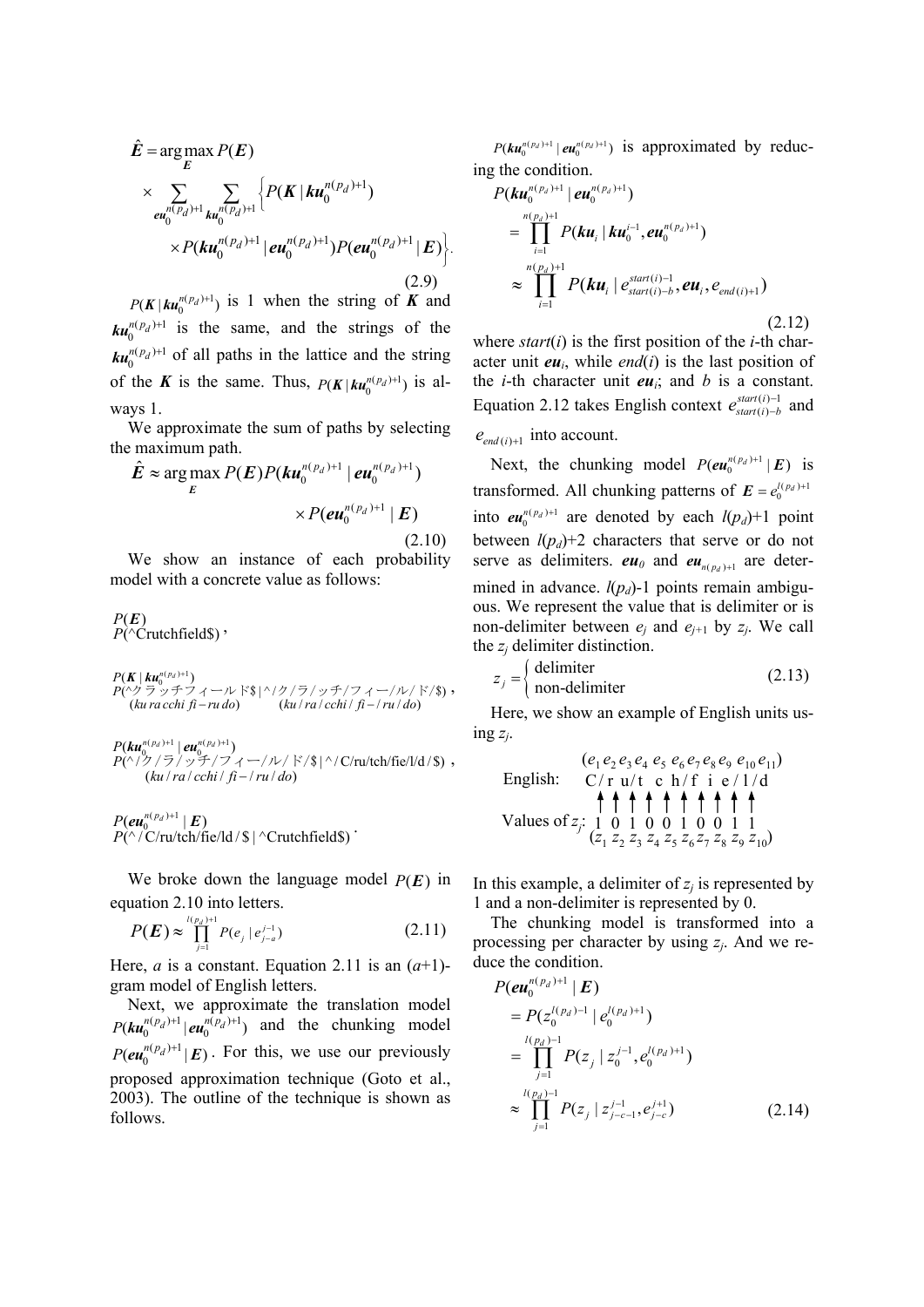The conditional information of the English  $e^{j+1}_{j-c}$  is as many as *c* characters and 1 character before and after *zj*, respectively. The conditional information of  $z_{j-c-1}^{j-1}$  is as many as  $c+1$  delimiter distinctions before *zj*.

By using equation 2.11, 2.12, and 2.14, equation 2.10 becomes as follows:

$$
\hat{E} \approx \arg \max_{E} \prod_{j=1}^{l(p_d)+1} P(e_j | e_{j-a}^{j-1})
$$
  
 
$$
\times \prod_{i=1}^{n(p_d)} P(ku_i | e_{start(i)-b}^{start(i)-1}, eu_i, e_{end(i)+1})
$$
  
 
$$
\times \prod_{j=1}^{l(p_d)-1} P(z_j | z_{j-c-1}^{j-1}, e_{j-c}^{j+1}).
$$

(2.15)

Equation 2.15 is the equation of our back transliteration method.

# **2.4 Beam search solution for context sensitive grammar**

Equation 2.15 includes context-sensitive grammar. As such, it can not be carried out efficiently. In decoding from the head of a word to the tail,  $e_{end(i)+1}$  in equation 2.15 becomes contextsensitive. Thus we try to get approximate results by using a beam search solution. To get the results, we use dynamic programming. Every node of *eu* in the lattice keeps the N-best results evaluated by using a letter of  $e_{end(i)+1}$  that gives the maximum probability in the next letters. When the results of next node are evaluated for selecting the N-best, the accurate probabilities from the previous nodes are used.

# **2.5 Learning probability models based on the maximum entropy method**

The probability models are learned based on the maximum entropy method. This makes it possible to prevent data sparseness relating to the model as well as to efficiently utilize many conditions, such as context, simultaneously. We use the Gaussian Prior (Chen and Rosenfeld, 1999) smoothing method for the language model. We use one Gaussian variance. We use the value of the Gaussian variance that minimizes the test set's perplexity.

The feature functions of the models based on the maximum entropy method are defined as

combinations of letters. In addition, we use vowel, consonant, and semi-vowel classes for the translation model. We manually define the combinations of the letter positions such as *ej* and *ej-*1. The feature functions consist of the letter combinations that meet the combinations of the letter positions and are observed at least once in the learning data.

# **2.6 Corpus for learning**

A Japanese-English word list aligned by unit was used for learning the translation model and the chunking model and for generating the lattice of conversion candidates. The alignment was done by semi-automatically. A romanized katakana character usually corresponds to one or several English letters or strings. For example, a romanized katakana character "*k*" usually corresponds to an English letter "c," "k," "ch," or "q." With such heuristic rules, the Japanese-English word corpus could be aligned by unit and the alignment errors were corrected manually.

#### **3 Experiment**

#### **3.1 Learning data and test data**

We conducted an experiment on back transliteration using English personal names. The learning data used in the experiment are described below.

The Dictionary of Western Names of 80,000 People<sup>2</sup> was used as the source of the Japanese-English word corpus. We chose the names in alphabet from A to Z and their corresponding katakana. The number of distinct words was 39,830 for English words and 39,562 for katakana words. The number of English-katakana pairs was 83,057<sup>3</sup> . We related the alphabet and katakana character units in those words by using the method described in section 2.6. We then used the corpus to make the translation and the chunking models and to generate a lattice of conversion candidates.

The learning of the language model was carried out using a word list that was created by merging two word lists: an American personal-

 $\frac{1}{2}$ 

<sup>&</sup>lt;sup>3</sup> This corpus includes many identical English-katakana word pairs.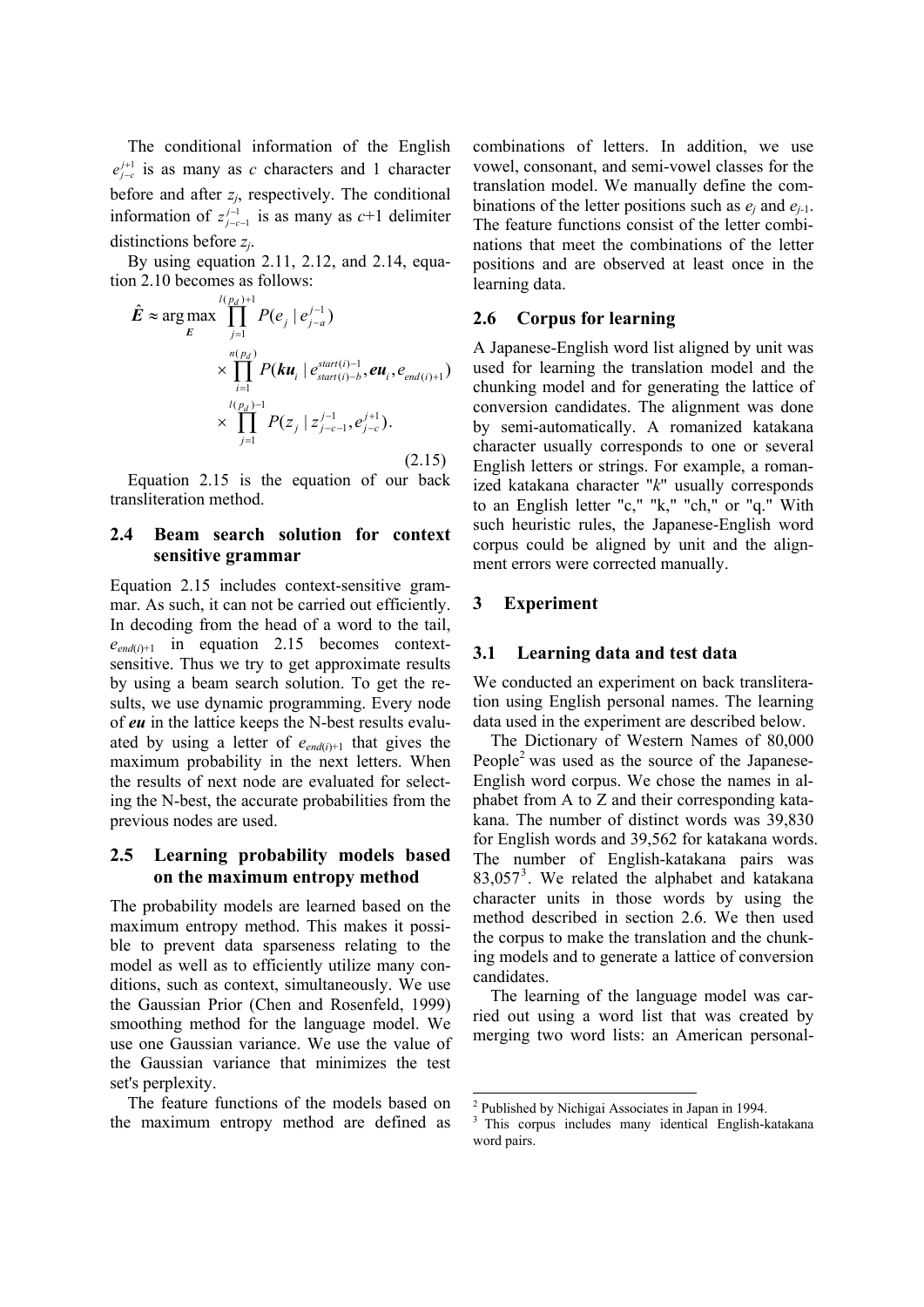name list<sup>4</sup>, and English head words of the Dictionary of Western Names of 80,000 people. The American name list contains frequency information for each name; we also used the frequency data for the learning of the language model. A test set for evaluating the value of the Gaussian variance was created using the American name list. The list was split 9:1, and we used the larger data for learning and the smaller data for evaluating the parameter value.

The test data is as follows. The test data contained 333 katakana name words of American Cabinet officials, and other high-ranking officials, as well as high-ranking governmental officials of Canada, the United Kingdom, Australia, and New Zealand (listed in the World Yearbook 2002 published by Kyodo News in Japan). The English name words that were listed along with the corresponding katakana names were used as answer words. Words that included characters other than the letters A to Z were excluded from the test data. Family names and First names were not distinguished.

#### **3.2 Experimental models**

We used the following methods to test the individual effects of each factor of our method.

Method A

Used a model that did not take English context into account. The plausibility is expressed as follows:

$$
\hat{E} = \underset{E}{\arg \max} \prod_{i=1}^{n(p_d)} P(\boldsymbol{eu}_i \mid \boldsymbol{ku}_i) \,. \tag{3.1}
$$

Method B

-

Used our language model and a translation model that did not consider English context. The constant  $a = 3$  in the language model. The plausibility is expressed as follows:

$$
\hat{E} = \underset{E}{\arg \max} \prod_{j=1}^{l(p_d)+1} P(e_j \mid e_{j-3}^{j-1}) \prod_{i=1}^{n(p_d)} P(ku_i \mid eu_i).
$$
\n(3.2)

Applied our chunking model to method B, with *c*  $= 3$  in the chunking model. The plausibility is expressed as follows:

$$
\hat{E} = \arg \max_{E} \prod_{j=1}^{l(p_d)+1} P(e_j | e_{j-3}^{j-1}) \prod_{i=1}^{n(p_d)} P(ku_i | eu_i)
$$
  
 
$$
\times \prod_{j=1}^{l(p_d)-1} P(z_j | z_{j-4}^{j-1}, e_{j-3}^{j+4}). \tag{3.3}
$$

Method D

Used our translation model that considered English context, but not the chunking model.  $b = 3$  in the translation model. The plausibility is expressed as follows:

$$
\hat{E} = \arg \max_{E} \prod_{j=1}^{l(p_d)+1} P(e_j | e_{j-3}^{j-1})
$$

$$
\times \prod_{i=1}^{n(p_d)} P\left(ku_i | e_{start(i)-3}^{start(i)-1}, eu_i, e_{end(i)+1}\right).
$$
(3.4)

Method E

Used our language model, translation model, and chunking model. The plausibility is expressed as follows:

$$
\hat{E} = \arg \max_{E} \prod_{j=1}^{l(p_d)+1} P(e_j | e_{j-3}^{j-1})
$$
  
 
$$
\times \prod_{i=1}^{n(p_d)} P\left(ku_i | e_{start(i)-3}^{start(i)-1}, eu_i, e_{end(i)+1}\right)
$$
  
 
$$
\times \prod_{j=1}^{l(p_d)-1} P(z_j | z_{j-4}^{j-1}, e_{j-3}^{j+4}).
$$
 (3.5)

#### **3.3 Results**

Table 1 shows the results of the experiment<sup>5</sup> on back transliteration from Japanese katakana to English. The conversion was determined to be successful if the generated English word agreed perfectly with the English word in the test data. Table 2 shows examples of back transliterated words.

| Method   | A    | B    | C    | D    | E    |
|----------|------|------|------|------|------|
| Top 1    | 23.7 | 57.4 | 61.6 | 63.1 | 66.4 |
| Top 2    | 34.8 | 69.1 | 72.4 | 71.8 | 74.2 |
| Top 3    | 42.9 | 73.6 | 76.6 | 75.4 | 79.3 |
| Top 5    | 54.1 | 77.5 | 79.9 | 80.8 | 83.5 |
| Top $10$ | 63.4 | 82.0 | 85.3 | 86.5 | 87.7 |

Table 1: Ratio (%) of including the answer word in high-ranking words.

<sup>4</sup> Prepared from the 1990 Census conducted by the U.S. Department of Commerce. Available at http://www.census.gov/genealogy/names/ . The list includes 91,910 distinct words.

 $\frac{1}{5}$  For model D and E, we used N=50 for the beam search solution. In addition, we kept paths that represented parts of words existing in the learning data.